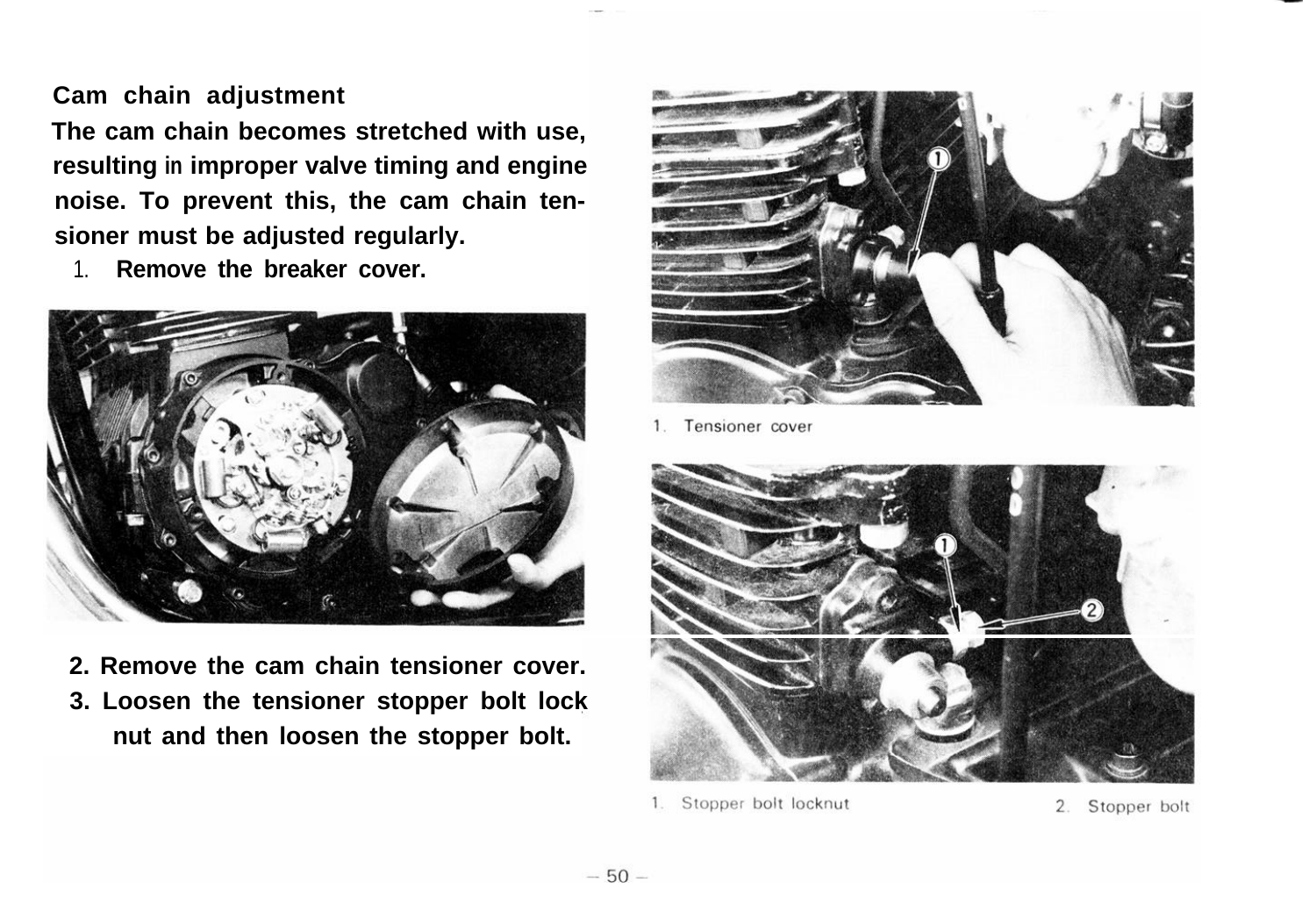**4. Slowly rotate the crankshaft counterclockwise several turns. When the tensioner gets deepest into the tensioner holder, tighten the stopper bolt and secure it with the locknut.**



1 Tensioner 2 Stopper bolt

**5. Re-install the chain tensioner cover and the contact breaker cover. (See page 33 for torque specifications.)**

**Front wheel removal**

- **1. Place the machine on the center stand.**
- **2. Remove two bolts holding the left brake caliper to the fork.** 51



**3. Remove the cotter pin and wheel axle nut.**

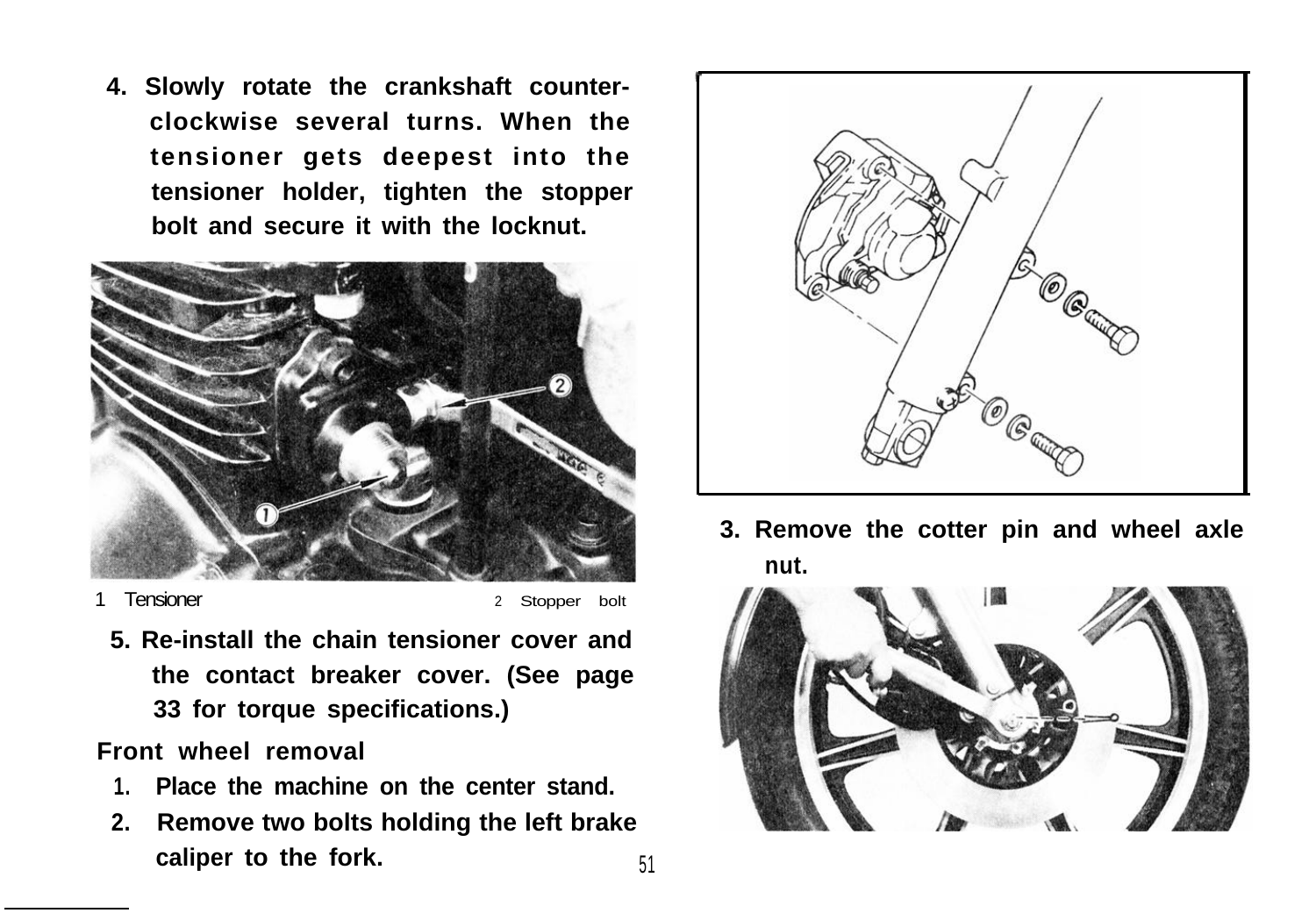- 4. Loosen the wheel axle holder nuts.
- 5. Remove the axle shaft and the wheel. Make sure the machine is properly supported.
	- NOTE:

Do not depress the brake lever when the wheel is off the machine so that the caliper pistons are not forced out of the cylinders.

- 6. a. During reassembly. check the following: Install the left disc brake caliper, then proceed to installation of the disc brakes between the right and left disc pads.
- b. Make sure the projecting portion (torque stopper) of the speedometer housing is positioned correctly.

Caliper bolt torque: 4.5 m-kg (33 ft-lb)



1. Torque stopper

c. The axle holder nuts should be tightened in the sequence shown. Make sure the axle nuts are properly torqued and a new cotter pin is installed.

> Axle nut torque: 9.0 m-kg (65 ft-lb) Axle holder nut torque:  $2.0$  m-kg  $(14$  ft-lb)